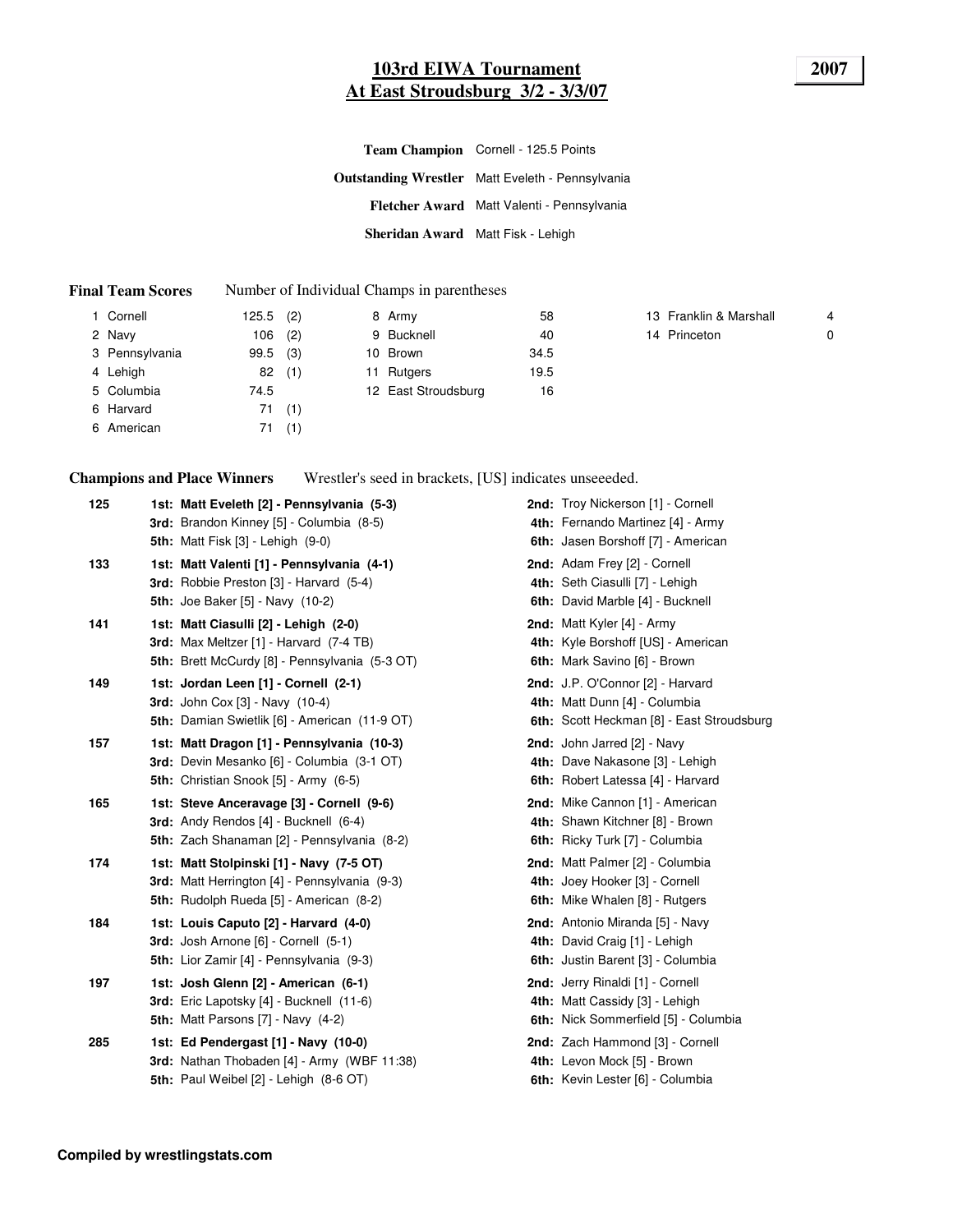# **3/2/2007 and 3/3/2007 at East Stroudsburg 2007 EIWA Championship Page 1 of 10**

| 125 Weight Class |  |
|------------------|--|
|------------------|--|

| Troy Nickerson Fall 1:11<br>Ryan Jablonski, Rutgers<br>Troy Nickerson WTF 16-1, 6:22<br>Bye<br>Greg Einfank<br>Greg Einfank, Brown [8]<br>Troy Nickerson 8-0<br>Brandon Kinney, Columbia [5]<br>Brandon Kinney 10-0<br>Jacob Bucha, Franklin & Marshall<br>Brandon Kinney 4-2 OT<br>Stephen Gambino, East Stroudsburg<br>Fernando Martinez 10-0<br>Fernando Martinez, Army [4]<br>Matt Eveleth 5-3<br>Matt Fisk, Lehigh [3]<br>Matt Fisk Fall 0:24<br>Nikhil Pereira, Princeton<br>Matt Fisk Fall 5:26<br>Greg Hart, Bucknell<br>Greg Hart Fall 6:32<br>Alex Uzstics, Navy [6]<br>Matt Eveleth 4-1<br>Jasen Borshoff, American [7]<br>Jasen Borshoff<br>Bye<br>Matt Eveleth 7-2<br>Ryan Fitzgerald, Harvard<br>Matt Eveleth Fall 1:08<br>Matt Eveleth, Pennsylvania [2]<br><b>Consolation Bracket</b><br>Ryan Jablonski<br>Ryan Jablonski<br>Bye<br>Jasen Borshoff WDF 5:58<br>Jasen Borshoff<br>Jasen Borshoff 11-8<br>Brandon Kinney 10-5<br>Jacob Bucha<br>Jacob Bucha 11-3<br><b>Brandon Kinney</b><br>Stephen Gambino<br>Greg Hart 9-1<br>Third Place: Brandon Kinney 8-5<br>Greg Hart<br>Nikhil Pereira<br>Fifth Place: Matt Fisk 9-0<br>Alex Uzstics Fall 1:15<br><b>Alex Uzstics</b><br>Fernando Martinez 4-3<br>Fernando Martinez<br>Fernando Martinez 6-1<br>Fernando Martinez 9-7 OT | Troy Nickerson, Cornell [1] |  |  |  |  |
|-------------------------------------------------------------------------------------------------------------------------------------------------------------------------------------------------------------------------------------------------------------------------------------------------------------------------------------------------------------------------------------------------------------------------------------------------------------------------------------------------------------------------------------------------------------------------------------------------------------------------------------------------------------------------------------------------------------------------------------------------------------------------------------------------------------------------------------------------------------------------------------------------------------------------------------------------------------------------------------------------------------------------------------------------------------------------------------------------------------------------------------------------------------------------------------------------------------------------------------------------------------------------------------------------|-----------------------------|--|--|--|--|
|                                                                                                                                                                                                                                                                                                                                                                                                                                                                                                                                                                                                                                                                                                                                                                                                                                                                                                                                                                                                                                                                                                                                                                                                                                                                                                 |                             |  |  |  |  |
|                                                                                                                                                                                                                                                                                                                                                                                                                                                                                                                                                                                                                                                                                                                                                                                                                                                                                                                                                                                                                                                                                                                                                                                                                                                                                                 |                             |  |  |  |  |
|                                                                                                                                                                                                                                                                                                                                                                                                                                                                                                                                                                                                                                                                                                                                                                                                                                                                                                                                                                                                                                                                                                                                                                                                                                                                                                 |                             |  |  |  |  |
|                                                                                                                                                                                                                                                                                                                                                                                                                                                                                                                                                                                                                                                                                                                                                                                                                                                                                                                                                                                                                                                                                                                                                                                                                                                                                                 |                             |  |  |  |  |
|                                                                                                                                                                                                                                                                                                                                                                                                                                                                                                                                                                                                                                                                                                                                                                                                                                                                                                                                                                                                                                                                                                                                                                                                                                                                                                 |                             |  |  |  |  |
|                                                                                                                                                                                                                                                                                                                                                                                                                                                                                                                                                                                                                                                                                                                                                                                                                                                                                                                                                                                                                                                                                                                                                                                                                                                                                                 |                             |  |  |  |  |
|                                                                                                                                                                                                                                                                                                                                                                                                                                                                                                                                                                                                                                                                                                                                                                                                                                                                                                                                                                                                                                                                                                                                                                                                                                                                                                 |                             |  |  |  |  |
|                                                                                                                                                                                                                                                                                                                                                                                                                                                                                                                                                                                                                                                                                                                                                                                                                                                                                                                                                                                                                                                                                                                                                                                                                                                                                                 |                             |  |  |  |  |
|                                                                                                                                                                                                                                                                                                                                                                                                                                                                                                                                                                                                                                                                                                                                                                                                                                                                                                                                                                                                                                                                                                                                                                                                                                                                                                 |                             |  |  |  |  |
|                                                                                                                                                                                                                                                                                                                                                                                                                                                                                                                                                                                                                                                                                                                                                                                                                                                                                                                                                                                                                                                                                                                                                                                                                                                                                                 |                             |  |  |  |  |
|                                                                                                                                                                                                                                                                                                                                                                                                                                                                                                                                                                                                                                                                                                                                                                                                                                                                                                                                                                                                                                                                                                                                                                                                                                                                                                 |                             |  |  |  |  |
|                                                                                                                                                                                                                                                                                                                                                                                                                                                                                                                                                                                                                                                                                                                                                                                                                                                                                                                                                                                                                                                                                                                                                                                                                                                                                                 |                             |  |  |  |  |
|                                                                                                                                                                                                                                                                                                                                                                                                                                                                                                                                                                                                                                                                                                                                                                                                                                                                                                                                                                                                                                                                                                                                                                                                                                                                                                 |                             |  |  |  |  |
|                                                                                                                                                                                                                                                                                                                                                                                                                                                                                                                                                                                                                                                                                                                                                                                                                                                                                                                                                                                                                                                                                                                                                                                                                                                                                                 |                             |  |  |  |  |
|                                                                                                                                                                                                                                                                                                                                                                                                                                                                                                                                                                                                                                                                                                                                                                                                                                                                                                                                                                                                                                                                                                                                                                                                                                                                                                 |                             |  |  |  |  |
|                                                                                                                                                                                                                                                                                                                                                                                                                                                                                                                                                                                                                                                                                                                                                                                                                                                                                                                                                                                                                                                                                                                                                                                                                                                                                                 |                             |  |  |  |  |
|                                                                                                                                                                                                                                                                                                                                                                                                                                                                                                                                                                                                                                                                                                                                                                                                                                                                                                                                                                                                                                                                                                                                                                                                                                                                                                 |                             |  |  |  |  |
|                                                                                                                                                                                                                                                                                                                                                                                                                                                                                                                                                                                                                                                                                                                                                                                                                                                                                                                                                                                                                                                                                                                                                                                                                                                                                                 |                             |  |  |  |  |
|                                                                                                                                                                                                                                                                                                                                                                                                                                                                                                                                                                                                                                                                                                                                                                                                                                                                                                                                                                                                                                                                                                                                                                                                                                                                                                 |                             |  |  |  |  |
|                                                                                                                                                                                                                                                                                                                                                                                                                                                                                                                                                                                                                                                                                                                                                                                                                                                                                                                                                                                                                                                                                                                                                                                                                                                                                                 |                             |  |  |  |  |
|                                                                                                                                                                                                                                                                                                                                                                                                                                                                                                                                                                                                                                                                                                                                                                                                                                                                                                                                                                                                                                                                                                                                                                                                                                                                                                 |                             |  |  |  |  |
|                                                                                                                                                                                                                                                                                                                                                                                                                                                                                                                                                                                                                                                                                                                                                                                                                                                                                                                                                                                                                                                                                                                                                                                                                                                                                                 |                             |  |  |  |  |
|                                                                                                                                                                                                                                                                                                                                                                                                                                                                                                                                                                                                                                                                                                                                                                                                                                                                                                                                                                                                                                                                                                                                                                                                                                                                                                 |                             |  |  |  |  |
|                                                                                                                                                                                                                                                                                                                                                                                                                                                                                                                                                                                                                                                                                                                                                                                                                                                                                                                                                                                                                                                                                                                                                                                                                                                                                                 |                             |  |  |  |  |
|                                                                                                                                                                                                                                                                                                                                                                                                                                                                                                                                                                                                                                                                                                                                                                                                                                                                                                                                                                                                                                                                                                                                                                                                                                                                                                 |                             |  |  |  |  |
|                                                                                                                                                                                                                                                                                                                                                                                                                                                                                                                                                                                                                                                                                                                                                                                                                                                                                                                                                                                                                                                                                                                                                                                                                                                                                                 |                             |  |  |  |  |
|                                                                                                                                                                                                                                                                                                                                                                                                                                                                                                                                                                                                                                                                                                                                                                                                                                                                                                                                                                                                                                                                                                                                                                                                                                                                                                 |                             |  |  |  |  |
|                                                                                                                                                                                                                                                                                                                                                                                                                                                                                                                                                                                                                                                                                                                                                                                                                                                                                                                                                                                                                                                                                                                                                                                                                                                                                                 |                             |  |  |  |  |
| Bye<br>Ryan Fitzgerald<br><b>Matt Fisk</b>                                                                                                                                                                                                                                                                                                                                                                                                                                                                                                                                                                                                                                                                                                                                                                                                                                                                                                                                                                                                                                                                                                                                                                                                                                                      |                             |  |  |  |  |
| Ryan Fitzgerald<br>Greg Einfank Fall 2:15                                                                                                                                                                                                                                                                                                                                                                                                                                                                                                                                                                                                                                                                                                                                                                                                                                                                                                                                                                                                                                                                                                                                                                                                                                                       |                             |  |  |  |  |
| <b>Greg Einfank</b>                                                                                                                                                                                                                                                                                                                                                                                                                                                                                                                                                                                                                                                                                                                                                                                                                                                                                                                                                                                                                                                                                                                                                                                                                                                                             |                             |  |  |  |  |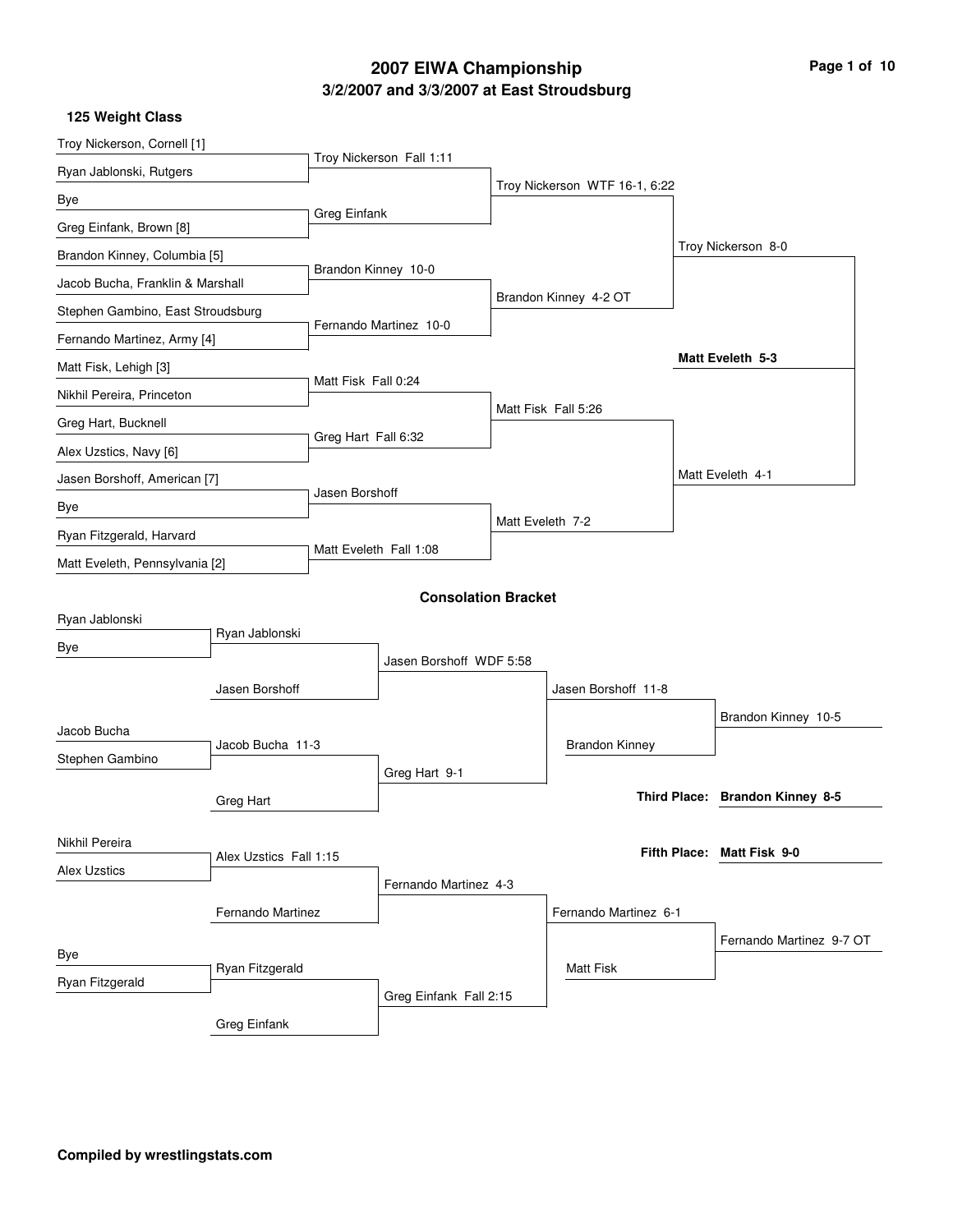# **3/2/2007 and 3/3/2007 at East Stroudsburg 2007 EIWA Championship Page 2 of 10**

**133 Weight Class**

| Matt Valenti, Pennsylvania [1]   |                 |                    |                            |               |                     |                                 |
|----------------------------------|-----------------|--------------------|----------------------------|---------------|---------------------|---------------------------------|
| Bye                              |                 | Matt Valenti       |                            |               |                     |                                 |
| John Stout, East Stroudsburg     |                 |                    |                            |               | Matt Valenti 11-4   |                                 |
| Jeff Schell, Brown [8]           |                 | John Stout 5-3     |                            |               |                     |                                 |
| Joe Baker, Navy [5]              |                 |                    |                            |               |                     | Matt Valenti WTF 16-1, 7:00     |
| Bye                              |                 | Joe Baker          |                            |               |                     |                                 |
| William Simpson, Army            |                 |                    |                            |               | David Marble 7-5 OT |                                 |
| David Marble, Bucknell [4]       |                 | David Marble 9-4   |                            |               |                     |                                 |
| Robbie Preston, Harvard [3]      |                 |                    |                            |               |                     | Matt Valenti 4-1                |
| Dan Hilt, Rutgers                |                 | Robbie Preston 6-1 |                            |               |                     |                                 |
| Austin Reed, Franklin & Marshall |                 |                    |                            |               | Robbie Preston 6-2  |                                 |
| Matt DeLorenzo, Columbia [6]     |                 | Matt DeLorenzo 2-0 |                            |               |                     |                                 |
| Seth Ciasulli, Lehigh [7]        |                 |                    |                            |               |                     | Adam Frey 9-7 OT                |
| Bye                              |                 | Seth Ciasulli      |                            |               |                     |                                 |
| Jordan Lipp, American            |                 |                    |                            | Adam Frey 7-5 |                     |                                 |
| Adam Frey, Cornell [2]           |                 | Adam Frey 9-2      |                            |               |                     |                                 |
|                                  |                 |                    | <b>Consolation Bracket</b> |               |                     |                                 |
| Bye                              |                 |                    |                            |               |                     |                                 |
| Jeff Schell                      | Jeff Schell     |                    |                            |               |                     |                                 |
|                                  |                 |                    | Seth Ciasulli 5-2          |               |                     |                                 |
|                                  | Seth Ciasulli   |                    |                            |               | Seth Ciasulli 5-2   |                                 |
| Bye                              |                 |                    |                            |               |                     | Seth Ciasulli 5-4               |
| William Simpson                  | William Simpson |                    |                            |               | David Marble        |                                 |
|                                  |                 |                    | Matt DeLorenzo 4-3         |               |                     |                                 |
|                                  | Matt DeLorenzo  |                    |                            |               |                     | Third Place: Robbie Preston 5-4 |
| Dan Hilt                         |                 |                    |                            |               |                     |                                 |
| <b>Austin Reed</b>               | Dan Hilt 3-1 OT |                    |                            |               |                     | Fifth Place: Joe Baker 10-2     |
|                                  |                 |                    | Joe Baker 11-3             |               |                     |                                 |
|                                  | Joe Baker       |                    |                            |               | Joe Baker 5-3       |                                 |
| Bye                              |                 |                    |                            |               |                     | Robbie Preston Fall 4:10        |
| Jordan Lipp                      | Jordan Lipp     |                    |                            |               | Robbie Preston      |                                 |
|                                  |                 |                    | John Stout 10-5            |               |                     |                                 |
|                                  | John Stout      |                    |                            |               |                     |                                 |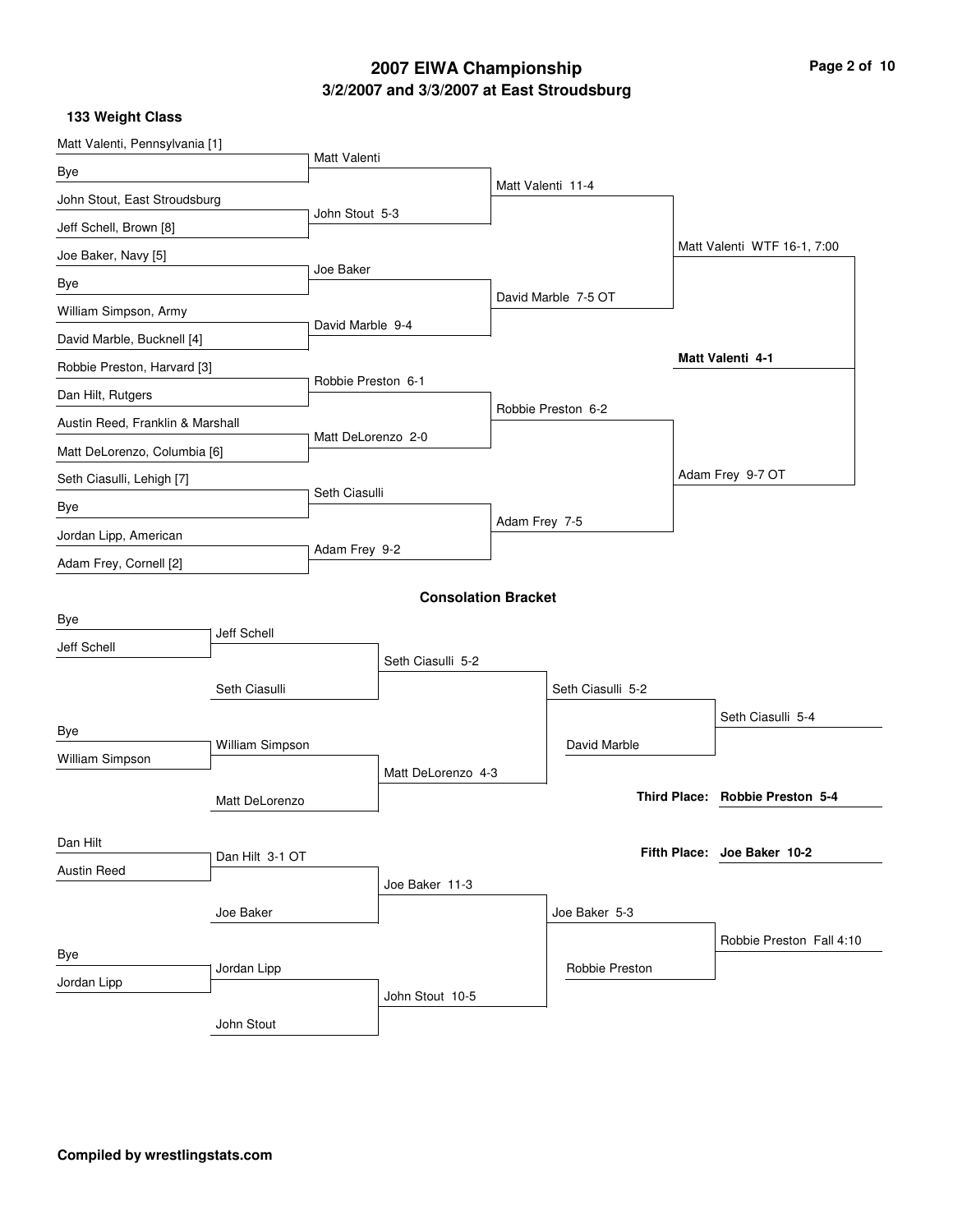# **3/2/2007 and 3/3/2007 at East Stroudsburg 2007 EIWA Championship Page 3 of 10**

|  | 141 Weight Class |  |
|--|------------------|--|
|--|------------------|--|

| Max Meltzer, Harvard [1]              |                        |                    |                              |                   |                              |                                   |
|---------------------------------------|------------------------|--------------------|------------------------------|-------------------|------------------------------|-----------------------------------|
| Kyle Borshoff, American               |                        |                    | Kyle Borshoff Fall 3:22      |                   |                              |                                   |
| Albert Gianforti, Franklin & Marshall |                        |                    |                              |                   | Brett McCurdy Fall 6:33      |                                   |
| Brett McCurdy, Pennsylvania [8]       |                        | Brett McCurdy 13-2 |                              |                   |                              |                                   |
| Sal Tirico, Columbia [5]              |                        |                    |                              |                   |                              | Matt Kyler 3-2                    |
| Bye                                   |                        | Sal Tirico         |                              |                   |                              |                                   |
| Sean Carr, East Stroudsburg           |                        |                    |                              |                   | Matt Kyler WDF 3:50          |                                   |
| Matt Kyler, Army [4]                  |                        | Matt Kyler 5-3 OT  |                              |                   |                              |                                   |
| Brad Canterbury, Navy [3]             |                        |                    |                              |                   |                              | Matt Ciasulli 2-0                 |
| Danny Scotton, Princeton              |                        |                    | Brad Canterbury WTF 20-4, 6: |                   |                              |                                   |
| Kyle Milanese, Rutgers                |                        |                    |                              | Mark Savino 6-4   |                              |                                   |
| Mark Savino, Brown [6]                |                        | Mark Savino 14-3   |                              |                   |                              |                                   |
| Corey Manson, Cornell [7]             |                        |                    |                              |                   |                              | Matt Ciasulli 13-5                |
| Zachary Galligan, Bucknell            |                        | Corey Manson 4-2   |                              |                   |                              |                                   |
| Bye                                   |                        |                    |                              | Matt Ciasulli 9-1 |                              |                                   |
| Matt Ciasulli, Lehigh [2]             |                        | Matt Ciasulli      |                              |                   |                              |                                   |
|                                       |                        |                    | <b>Consolation Bracket</b>   |                   |                              |                                   |
| Max Meltzer                           |                        |                    |                              |                   |                              |                                   |
| Albert Gianforti                      | Max Meltzer Fall 1:54  |                    |                              |                   |                              |                                   |
|                                       |                        |                    | Max Meltzer 7-2              |                   |                              |                                   |
|                                       | Corey Manson           |                    |                              |                   | Max Meltzer 10-3             |                                   |
| Bye                                   |                        |                    |                              |                   |                              | Max Meltzer 5-3                   |
| Sean Carr                             | Sean Carr              |                    |                              |                   | <b>Brett McCurdy</b>         |                                   |
|                                       |                        |                    | Brad Canterbury 17-7         |                   |                              | Third Place: Max Meltzer 7-4 TB   |
|                                       | <b>Brad Canterbury</b> |                    |                              |                   |                              |                                   |
| Danny Scotton                         |                        |                    |                              |                   |                              | Fifth Place: Brett McCurdy 5-3 OT |
| Kyle Milanese                         | Kyle Milanese 2-0      |                    |                              |                   |                              |                                   |
|                                       |                        |                    | Kyle Milanese Med FFT        |                   |                              |                                   |
|                                       | Sal Tirico             |                    |                              |                   | Kyle Borshoff WTF 19-4, 7:00 |                                   |
| Zachary Galligan                      |                        |                    |                              |                   |                              | Kyle Borshoff 9-3                 |
| Bye                                   | Zachary Galligan       |                    |                              |                   | Mark Savino                  |                                   |
|                                       |                        |                    | Kyle Borshoff 10-3           |                   |                              |                                   |
|                                       | Kyle Borshoff          |                    |                              |                   |                              |                                   |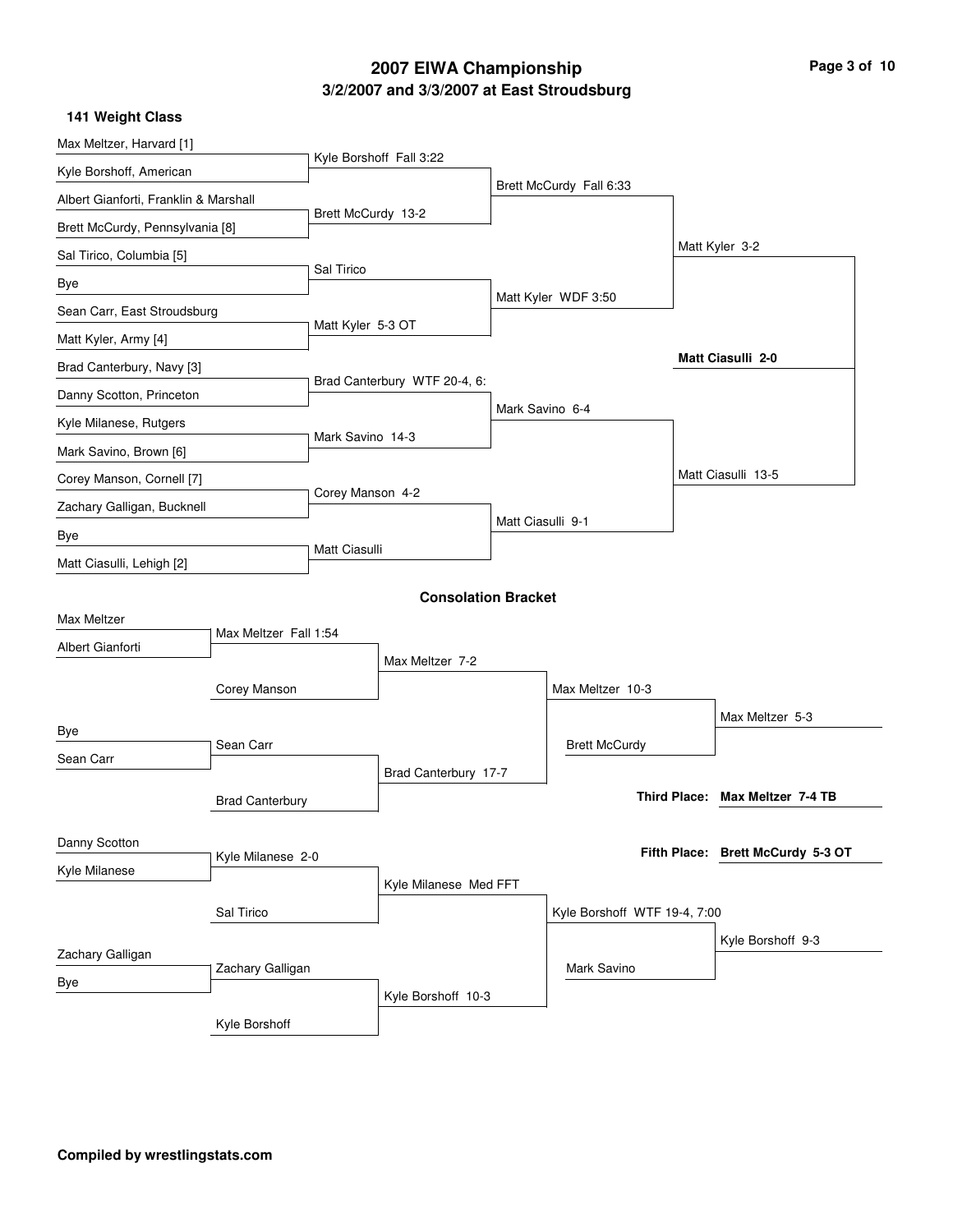# **3/2/2007 and 3/3/2007 at East Stroudsburg 2007 EIWA Championship Page 4 of 10**

**149 Weight Class**

| Jordan Leen, Cornell [1]             |                         | Jordan Leen 12-3   |                            |               |                      |                                      |
|--------------------------------------|-------------------------|--------------------|----------------------------|---------------|----------------------|--------------------------------------|
| Austin Mister, Army                  |                         |                    |                            |               | Jordan Leen 11-4     |                                      |
| Eric Marcotulli, Princeton           |                         | Scott Heckman 13-3 |                            |               |                      |                                      |
| Scott Heckman, East Stroudsburg [8]  |                         |                    |                            |               |                      |                                      |
| Richard Rappo, Pennsylvania [5]      |                         |                    |                            |               |                      | Jordan Leen 10-1                     |
| Bryan Tracy, Brown                   |                         | Richard Rappo 14-4 |                            |               |                      |                                      |
| Bye                                  |                         |                    |                            | Matt Dunn 8-3 |                      |                                      |
| Matt Dunn, Columbia [4]              |                         | Matt Dunn          |                            |               |                      |                                      |
| John Cox, Navy [3]                   |                         |                    |                            |               |                      | Jordan Leen 2-1                      |
| Stephen Gregory, Franklin & Marshall |                         |                    | John Cox WTF 15-0, 3:42    |               |                      |                                      |
| Bye                                  |                         |                    |                            | John Cox 4-2  |                      |                                      |
| Damian Swietlik, American [6]        |                         | Damian Swietlik    |                            |               |                      |                                      |
| Jack Barrett, Rutgers [7]            |                         |                    |                            |               |                      | J.P. O'Connor 9-3                    |
| Kevin Vinh, Lehigh                   |                         | Jack Barrett 9-8   |                            |               |                      |                                      |
| Jack Conroy, Bucknell                |                         |                    |                            |               | J.P. O'Connor 9-0    |                                      |
| J.P. O'Connor, Harvard [2]           |                         |                    | J.P. O'Connor Fall 2:06    |               |                      |                                      |
|                                      |                         |                    |                            |               |                      |                                      |
| <b>Austin Mister</b>                 |                         |                    | <b>Consolation Bracket</b> |               |                      |                                      |
| Eric Marcotulli                      | Austin Mister Fall 5:39 |                    |                            |               |                      |                                      |
|                                      |                         |                    | Jack Barrett 8-5           |               |                      |                                      |
|                                      | Jack Barrett            |                    |                            |               | Damian Swietlik 10-9 |                                      |
|                                      |                         |                    |                            |               |                      | Matt Dunn 6-4 OT                     |
| <b>Bryan Tracy</b>                   | <b>Bryan Tracy</b>      |                    |                            |               | Matt Dunn            |                                      |
| Bye                                  |                         |                    | Damian Swietlik 14-5       |               |                      |                                      |
|                                      | Damian Swietlik         |                    |                            |               |                      | Third Place: John Cox 10-4           |
|                                      |                         |                    |                            |               |                      |                                      |
| Stephen Gregory                      | Stephen Gregory         |                    |                            |               |                      | Fifth Place: Damian Swietlik 11-9 OT |
| Bye                                  |                         |                    | Richard Rappo Fall 1:51    |               |                      |                                      |
|                                      | Richard Rappo           |                    |                            |               | Scott Heckman 16-6   |                                      |
|                                      |                         |                    |                            |               |                      | John Cox 5-3                         |
| Kevin Vinh                           | Jack Conroy 8-3         |                    |                            |               | John Cox             |                                      |
| Jack Conroy                          |                         |                    | Scott Heckman Fall 3:58    |               |                      |                                      |
|                                      | Scott Heckman           |                    |                            |               |                      |                                      |
|                                      |                         |                    |                            |               |                      |                                      |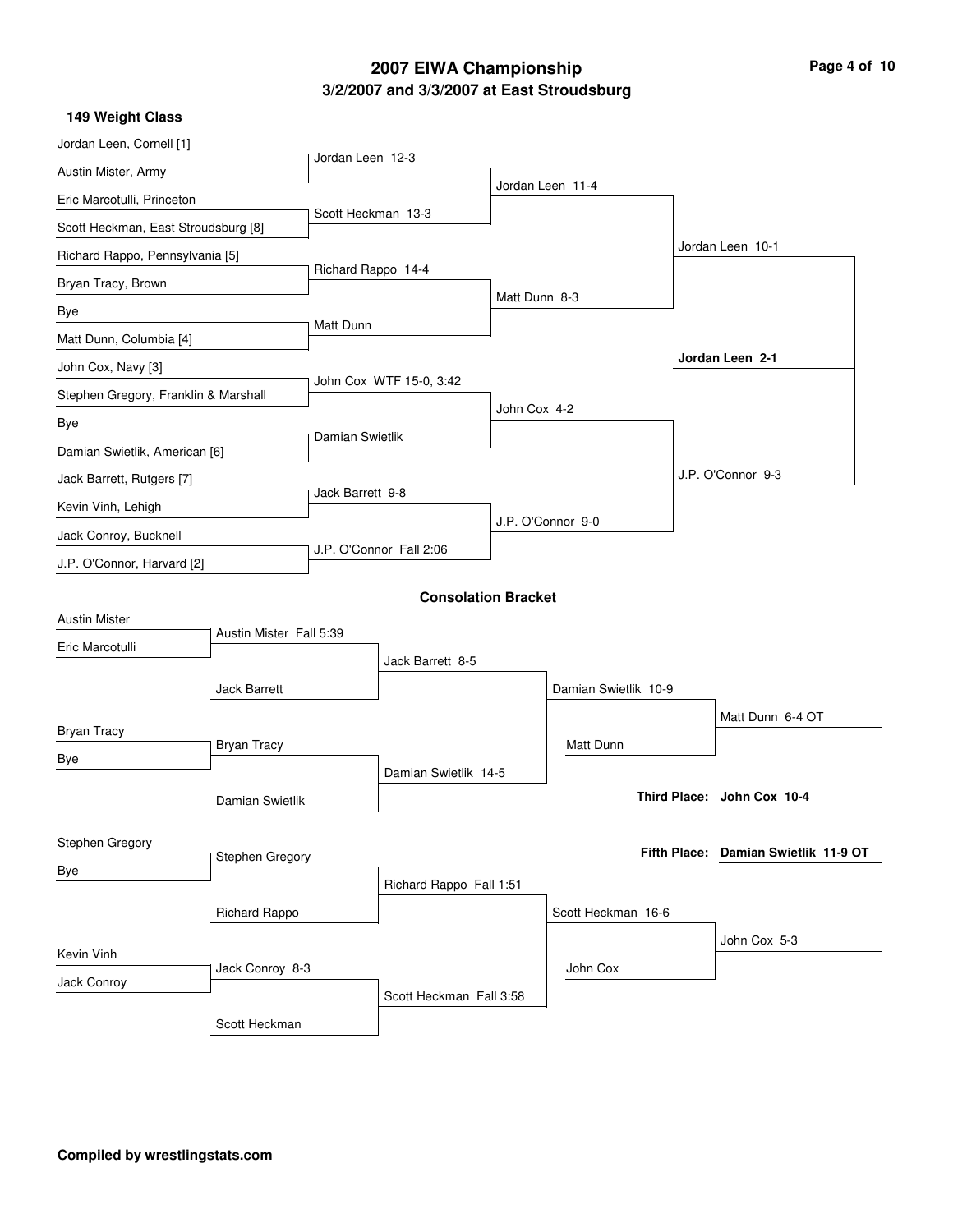# **3/2/2007 and 3/3/2007 at East Stroudsburg 2007 EIWA Championship Page 5 of 10**

|  |  |  | 157 Weight Class |
|--|--|--|------------------|
|--|--|--|------------------|

| Matt Dragon, Pennsylvania [1]     |                         |                       |                            |                       |                                   |
|-----------------------------------|-------------------------|-----------------------|----------------------------|-----------------------|-----------------------------------|
| Chris Norrell, Rutgers            |                         | Matt Dragon 11-3      |                            |                       |                                   |
| Ben Bishop, East Stroudsburg      |                         |                       |                            | Matt Dragon 12-6      |                                   |
| Drake Hovis, Cornell [8]          |                         | Drake Hovis Fall 6:50 |                            |                       |                                   |
| Christian Snook, Army [5]         |                         |                       |                            |                       | Matt Dragon 1-0                   |
| Bye                               |                         | Christian Snook       |                            |                       |                                   |
| Andrew Smith, Franklin & Marshall |                         |                       |                            | Robert Latessa 2-1 OT |                                   |
| Robert Latessa, Harvard [4]       |                         | Robert Latessa 14-4   |                            |                       |                                   |
| Dave Nakasone, Lehigh [3]         |                         |                       |                            |                       | Matt Dragon 10-3                  |
| Mike Alvarez, Princeton           |                         |                       | Dave Nakasone Fall 2:36    |                       |                                   |
| Brantley Hooks, Bucknell          |                         |                       |                            | Dave Nakasone 10-9    |                                   |
| Devin Mesanko, Columbia [6]       |                         | Devin Mesanko 6-5     |                            |                       |                                   |
| Thomas Fazio, Brown [7]           |                         |                       |                            |                       | John Jarred 3-1 OT                |
| Jimmy Peppers, American           |                         | Thomas Fazio 11-2     |                            |                       |                                   |
| Bye                               |                         |                       |                            | John Jarred Fall 3:31 |                                   |
| John Jarred, Navy [2]             |                         | John Jarred           |                            |                       |                                   |
|                                   |                         |                       |                            |                       |                                   |
| <b>Chris Norrell</b>              |                         |                       | <b>Consolation Bracket</b> |                       |                                   |
| Ben Bishop                        | Chris Norrell Fall 3:38 |                       |                            |                       |                                   |
|                                   |                         |                       | Chris Norrell Fall 1:01    |                       |                                   |
|                                   | Thomas Fazio            |                       |                            | Devin Mesanko 8-4     |                                   |
| Bye                               |                         |                       |                            |                       | Devin Mesanko 3-1                 |
| <b>Andrew Smith</b>               | <b>Andrew Smith</b>     |                       |                            | Robert Latessa        |                                   |
|                                   |                         |                       | Devin Mesanko 6-0          |                       |                                   |
|                                   | Devin Mesanko           |                       |                            |                       | Third Place: Devin Mesanko 3-1 OT |
|                                   |                         |                       |                            |                       |                                   |
| Mike Alvarez                      | Brantley Hooks 10-2     |                       |                            |                       | Fifth Place: Christian Snook 6-5  |
| <b>Brantley Hooks</b>             |                         |                       | Christian Snook 8-1        |                       |                                   |
|                                   | Christian Snook         |                       |                            | Christian Snook 8-4   |                                   |
|                                   |                         |                       |                            |                       | Dave Nakasone 10-6                |
| Jimmy Peppers                     | Jimmy Peppers           |                       |                            | Dave Nakasone         |                                   |
| Bye                               |                         |                       | Brantley Hooks 10-4        |                       |                                   |
|                                   | Drake Hovis             |                       |                            |                       |                                   |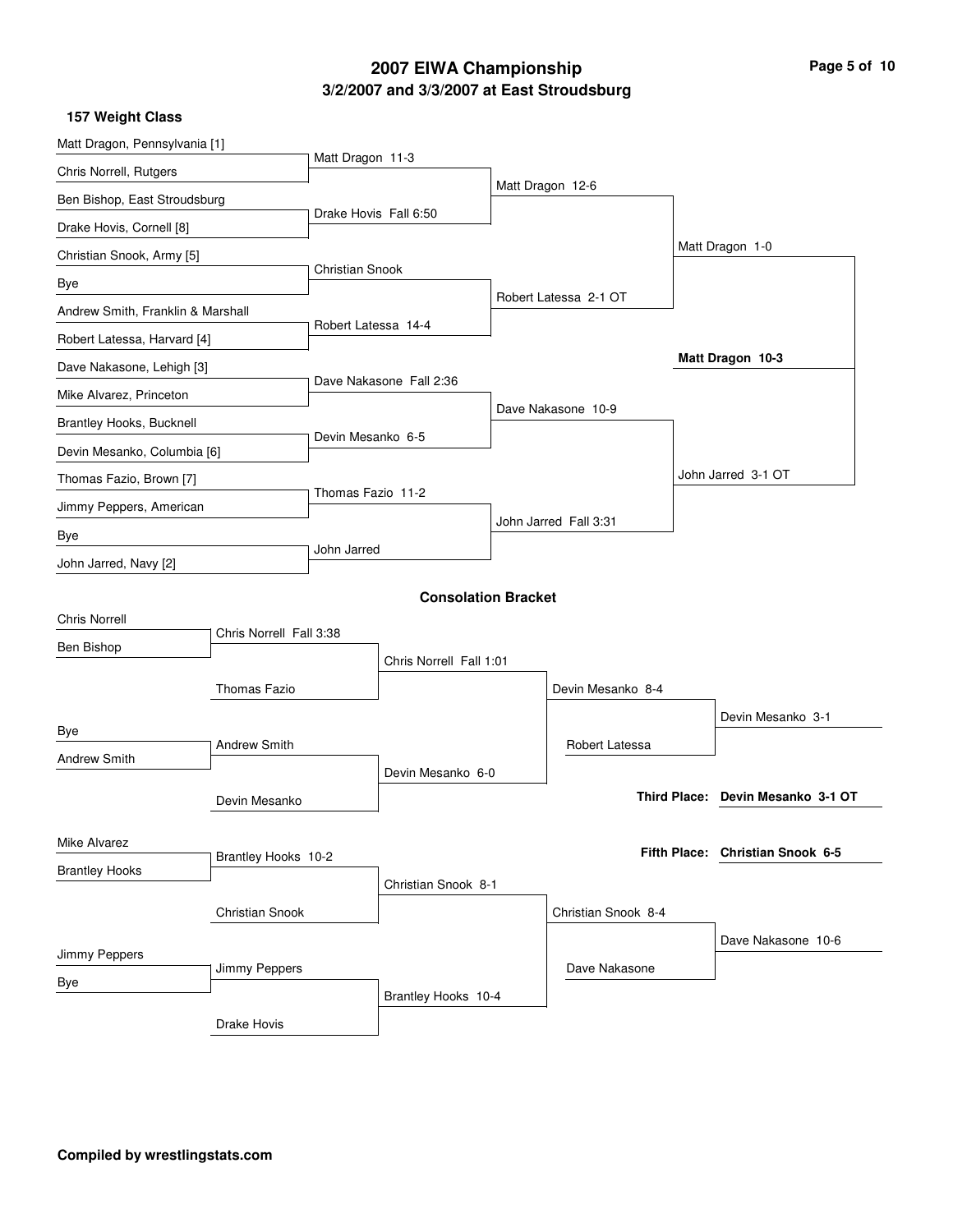# **3/2/2007 and 3/3/2007 at East Stroudsburg 2007 EIWA Championship Page 6 of 10**

| 165 Weight Class                  |                       |                      |                            |                       |                                |
|-----------------------------------|-----------------------|----------------------|----------------------------|-----------------------|--------------------------------|
| Mike Cannon, American [1]         |                       |                      |                            |                       |                                |
| Alejandro Enriquez, Princeton     |                       |                      | Mike Cannon Fall 1:11      |                       |                                |
| Andy Herbert, Bucknell            |                       |                      |                            | Mike Cannon 5-2       |                                |
| Shawn Kitchner, Brown [8]         |                       | Shawn Kitchner 10-7  |                            |                       |                                |
| Frankie Colletta, Harvard [5]     |                       |                      |                            |                       | Mike Cannon 5-3                |
| Matt Pletcher, Rutgers            |                       | Frankie Colletta 8-6 |                            |                       |                                |
| Bye                               |                       |                      |                            | Andy Rendos 12-2      |                                |
| Andy Rendos, Bucknell [4]         |                       | Andy Rendos          |                            |                       |                                |
| Steve Anceravage, Cornell [3]     |                       |                      |                            |                       | Steve Anceravage 9-6           |
| Justin Jacobs, Navy               |                       |                      | Steve Anceravage WTF 19-2, |                       |                                |
| Leif Ruschmeyer, East Stroudsburg |                       |                      |                            | Steve Anceravage 11-3 |                                |
| Brian Rowan, Army [6]             |                       |                      | Leif Ruschmeyer WDF 2:23   |                       |                                |
|                                   |                       |                      |                            |                       | Steve Anceravage Fall 2:48     |
| Ricky Turk, Columbia [7]          |                       | <b>Ricky Turk</b>    |                            |                       |                                |
| Bye                               |                       |                      |                            | Zach Shanaman 6-1     |                                |
| Manuel Schubert, Lehigh           |                       |                      | Zach Shanaman 12-5         |                       |                                |
| Zach Shanaman, Pennsylvania [2]   |                       |                      |                            |                       |                                |
|                                   |                       |                      | <b>Consolation Bracket</b> |                       |                                |
| Alejandro Enriquez                | Andy Herbert 10-3     |                      |                            |                       |                                |
| Andy Herbert                      |                       |                      | Ricky Turk 13-11           |                       |                                |
|                                   | <b>Ricky Turk</b>     |                      |                            | Ricky Turk 8-5        |                                |
|                                   |                       |                      |                            |                       | Andy Rendos 16-7               |
| Matt Pletcher                     | Matt Pletcher         |                      |                            | Andy Rendos           |                                |
| Bye                               |                       |                      | Leif Ruschmeyer 4-1        |                       |                                |
|                                   | Leif Ruschmeyer       |                      |                            |                       | Third Place: Andy Rendos 6-4   |
|                                   |                       |                      |                            |                       |                                |
| Justin Jacobs                     |                       |                      |                            |                       | Fifth Place: Zach Shanaman 8-2 |
| <b>Brian Rowan</b>                | Justin Jacobs Med FFT |                      |                            |                       |                                |
|                                   |                       |                      | Frankie Colletta WDF 0:16  |                       |                                |
|                                   | Frankie Colletta      |                      |                            | Shawn Kitchner 5-3    |                                |
| Bye                               |                       |                      |                            |                       | Shawn Kitchner 6-3             |
| Manuel Schubert                   | Manuel Schubert       |                      |                            | Zach Shanaman         |                                |
|                                   |                       |                      | Shawn Kitchner 9-4         |                       |                                |
|                                   | Shawn Kitchner        |                      |                            |                       |                                |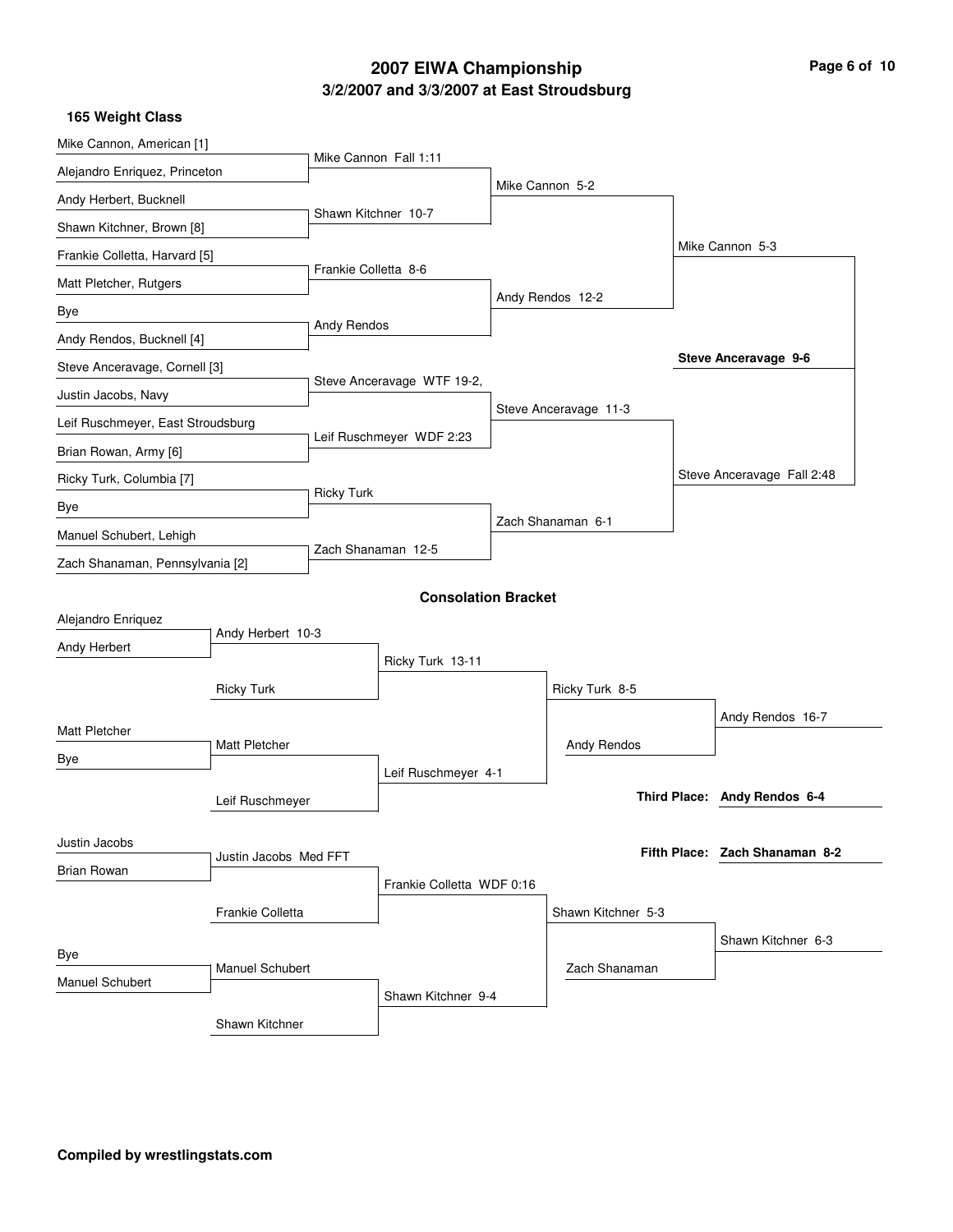### **3/2/2007 and 3/3/2007 at East Stroudsburg 2007 EIWA Championship Page 7 of 10**

| 174 Weight Class                  |                     |                                |                            |                 |                             |                                  |
|-----------------------------------|---------------------|--------------------------------|----------------------------|-----------------|-----------------------------|----------------------------------|
| Matt Stolpinski, Navy [1]         |                     |                                |                            |                 |                             |                                  |
| Jeff Clore, Princeton             |                     | Matt Stolpinski WTF 16-0, 5:00 |                            |                 |                             |                                  |
| Shane Riccio, Bucknell            |                     |                                |                            |                 | Matt Stolpinski 12-1        |                                  |
| Mike Whalen, Rutgers [8]          |                     | Shane Riccio 3-1               |                            |                 |                             |                                  |
| Rudolph Rueda, American [5]       |                     |                                |                            |                 |                             | Matt Stolpinski 11-6             |
| Bye                               |                     | Rudolph Rueda                  |                            |                 |                             |                                  |
| Shane Mallory, East Stroudsburg   |                     |                                |                            |                 | Matt Herrington 5-2         |                                  |
| Matt Herrington, Pennsylvania [4] |                     | Matt Herrington WTF 20-5, 6:2  |                            |                 |                             |                                  |
| Joey Hooker, Cornell [3]          |                     |                                |                            |                 |                             | Matt Stolpinski 7-5 OT           |
| Jim Schultz, Franklin & Marshall  |                     |                                | Joey Hooker Fall 1:32      |                 |                             |                                  |
| Fred Rowsey, Harvard              |                     |                                |                            |                 | Joey Hooker 10-2            |                                  |
| Brent Smith, Army [6]             |                     | Brent Smith Fall 6:11          |                            |                 |                             |                                  |
| Dave Helfrich, Lehigh [7]         |                     |                                |                            |                 |                             | Matt Palmer 7-3                  |
| Bye                               |                     | Dave Helfrich                  |                            |                 |                             |                                  |
| Bran Crudden, Brown               |                     |                                |                            | Matt Palmer 3-0 |                             |                                  |
| Matt Palmer, Columbia [2]         |                     | Matt Palmer WTF 22-7, 7:00     |                            |                 |                             |                                  |
|                                   |                     |                                | <b>Consolation Bracket</b> |                 |                             |                                  |
| Jeff Clore                        |                     |                                |                            |                 |                             |                                  |
| Mike Whalen                       | Mike Whalen 8-3     |                                |                            |                 |                             |                                  |
|                                   |                     |                                | Mike Whalen 4-2            |                 |                             |                                  |
|                                   | Dave Helfrich       |                                |                            |                 | Mike Whalen 3-2             |                                  |
| Bye                               |                     |                                |                            |                 |                             | Matt Herrington 6-2              |
| Shane Mallory                     | Shane Mallory       |                                |                            |                 | Matt Herrington             |                                  |
|                                   |                     |                                | Brent Smith Fall 4:04      |                 |                             |                                  |
|                                   | <b>Brent Smith</b>  |                                |                            |                 |                             | Third Place: Matt Herrington 9-3 |
| Jim Schultz                       |                     |                                |                            |                 |                             |                                  |
| Fred Rowsey                       | Fred Rowsey 12-3    |                                |                            |                 |                             | Fifth Place: Rudolph Rueda 8-2   |
|                                   |                     |                                | Rudolph Rueda Fall 6:24    |                 |                             |                                  |
|                                   | Rudolph Rueda       |                                |                            |                 | Rudolph Rueda WTF 16-1, 6:3 |                                  |
| Bye                               |                     |                                |                            |                 |                             | Joey Hooker 1-0                  |
| <b>Bran Crudden</b>               | <b>Bran Crudden</b> |                                |                            |                 | Joey Hooker                 |                                  |
|                                   |                     |                                | Shane Riccio 6-1           |                 |                             |                                  |
|                                   | Shane Riccio        |                                |                            |                 |                             |                                  |

**Compiled by wrestlingstats.com**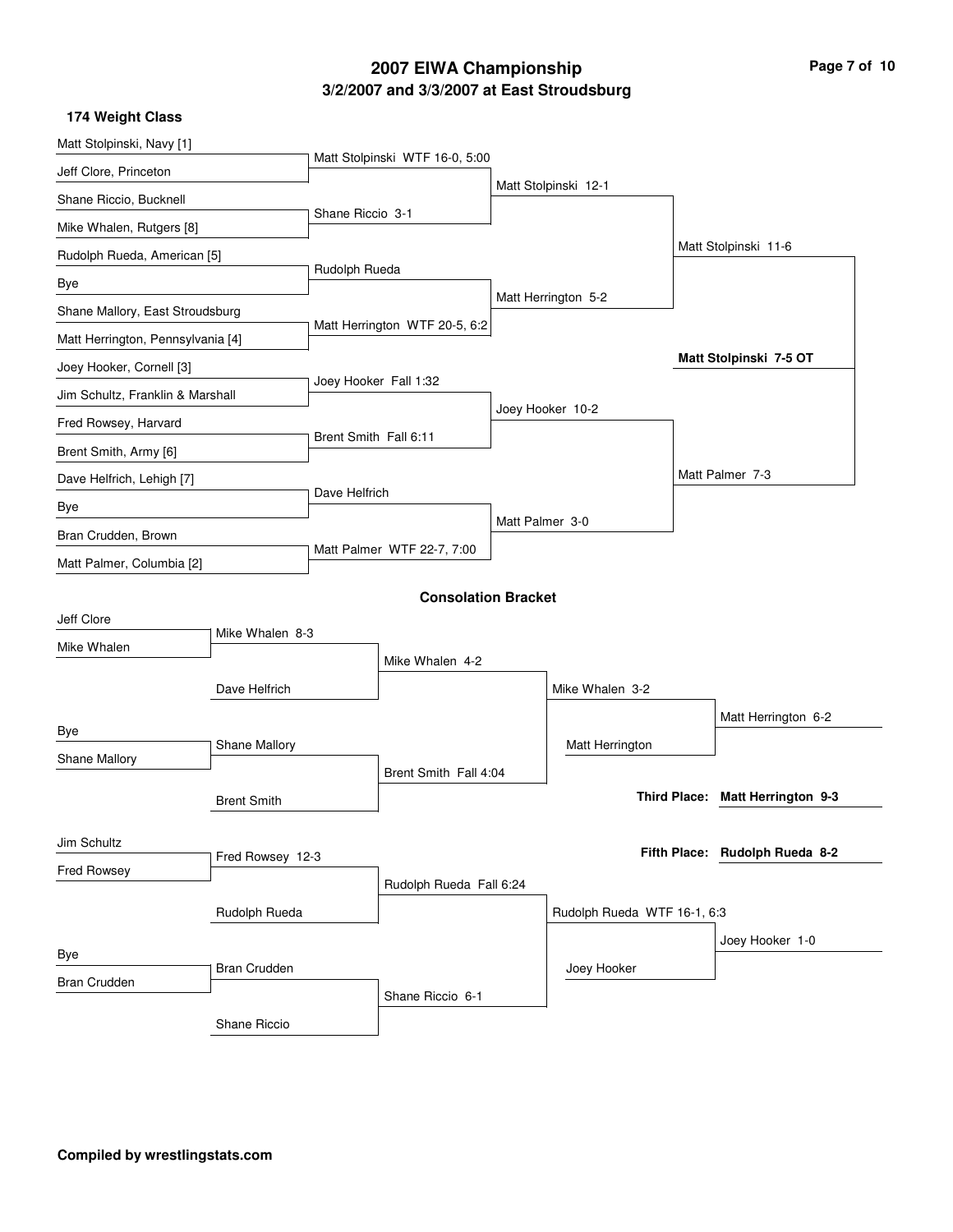# **3/2/2007 and 3/3/2007 at East Stroudsburg 2007 EIWA Championship Page 8 of 10**

|  | <b>184 Weight Class</b> |
|--|-------------------------|
|  |                         |

| David Craig, Lehigh [1]             |                        | David Craig 2-0             |                            |  |                       |                              |
|-------------------------------------|------------------------|-----------------------------|----------------------------|--|-----------------------|------------------------------|
| Keith Dobish, Rutgers               |                        |                             |                            |  | David Craig Fall 1:08 |                              |
| George Mann, Bucknell               |                        | George Mann 6-5             |                            |  |                       |                              |
| Dave Williams, East Stroudsburg [8] |                        |                             |                            |  |                       |                              |
| Antonio Miranda, Navy [5]           |                        |                             |                            |  |                       | Antonio Miranda 8-5          |
| Matt Gevelinger, Brown              |                        |                             | Antonio Miranda 23-10      |  |                       |                              |
| Bye                                 |                        |                             |                            |  | Antonio Miranda 6-2   |                              |
| Lior Zamir, Pennsylvania [4]        |                        | Lior Zamir                  |                            |  |                       |                              |
| Justin Barent, Columbia [3]         |                        |                             |                            |  |                       | Louis Caputo 4-0             |
| Oliver Noteware, Princeton          |                        | Justin Barent 15-5          |                            |  |                       |                              |
| Bye                                 |                        |                             |                            |  | Josh Arnone 12-1      |                              |
| Josh Arnone, Cornell [6]            |                        | Josh Arnone                 |                            |  |                       |                              |
| Scott Ferguson, Army [7]            |                        |                             |                            |  |                       | Louis Caputo 4-2             |
| Bye                                 |                        | Scott Ferguson              |                            |  |                       |                              |
| Anthony Fuschino, American          |                        |                             |                            |  | Louis Caputo 2-0      |                              |
| Louis Caputo, Harvard [2]           |                        | Louis Caputo WTF 16-0, 5:23 |                            |  |                       |                              |
|                                     |                        |                             | <b>Consolation Bracket</b> |  |                       |                              |
| Keith Dobish                        |                        |                             |                            |  |                       |                              |
| Dave Williams                       | Keith Dobish Fall 6:57 |                             |                            |  |                       |                              |
|                                     |                        |                             | Keith Dobish 5-4           |  |                       |                              |
|                                     | Scott Ferguson         |                             |                            |  | Justin Barent 6-4     |                              |
| Matt Gevelinger                     |                        |                             |                            |  |                       | David Craig 3-2              |
| Bye                                 | Matt Gevelinger        |                             |                            |  | David Craig           |                              |
|                                     |                        |                             | Justin Barent 8-1          |  |                       |                              |
|                                     | Justin Barent          |                             |                            |  |                       | Third Place: Josh Arnone 5-1 |
| <b>Oliver Noteware</b>              |                        |                             |                            |  |                       |                              |
| Bye                                 | <b>Oliver Noteware</b> |                             |                            |  |                       | Fifth Place: Lior Zamir 9-3  |
|                                     |                        |                             | Lior Zamir Fall 3:35       |  |                       |                              |
|                                     | Lior Zamir             |                             |                            |  | Lior Zamir Fall 1:44  |                              |
|                                     |                        |                             |                            |  |                       | Josh Arnone 7-5              |
| Bye                                 | Anthony Fuschino       |                             |                            |  | Josh Arnone           |                              |
| Anthony Fuschino                    |                        |                             | George Mann 9-4            |  |                       |                              |
|                                     | George Mann            |                             |                            |  |                       |                              |
|                                     |                        |                             |                            |  |                       |                              |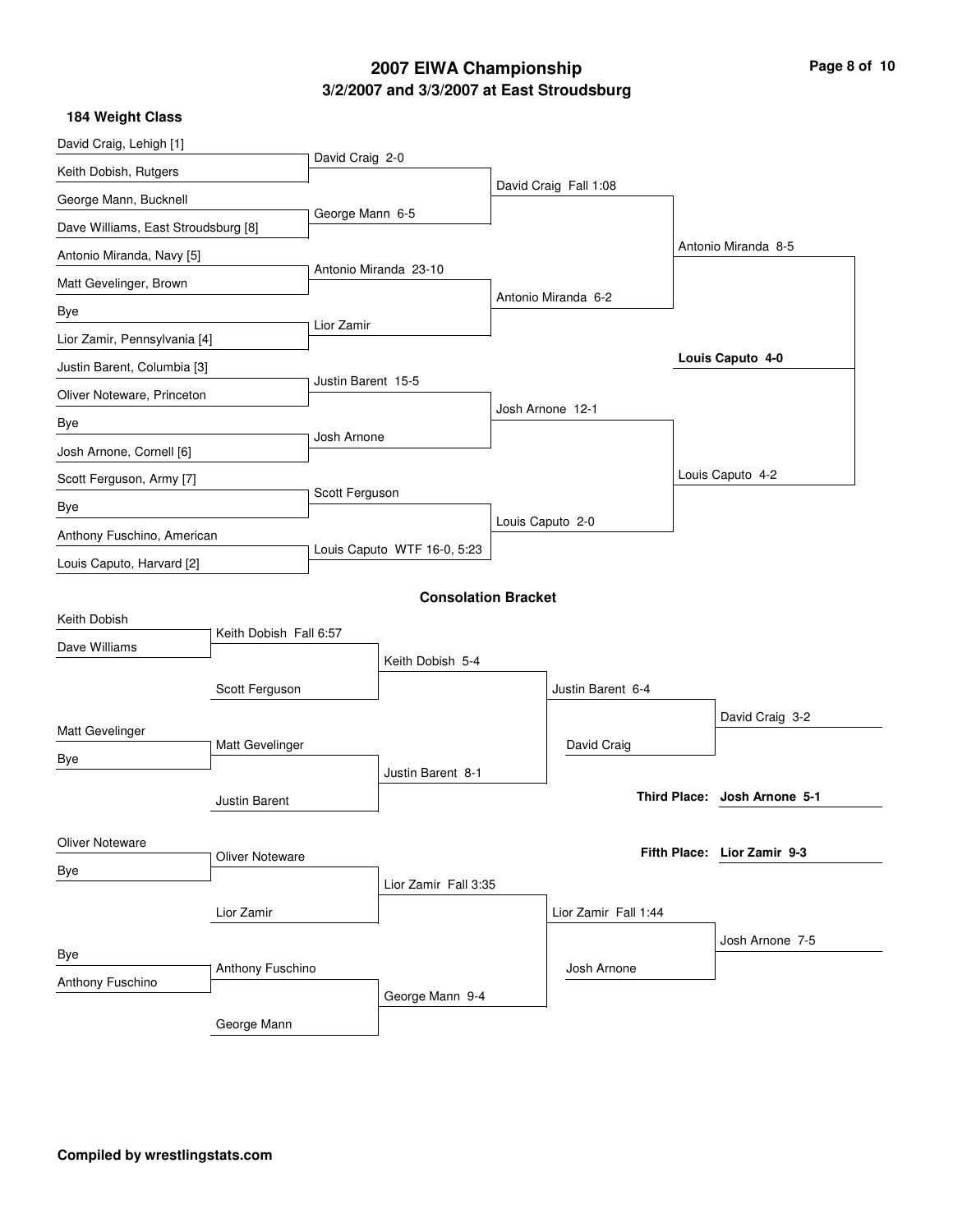# **3/2/2007 and 3/3/2007 at East Stroudsburg 2007 EIWA Championship Page 9 of 10**

**197 Weight Class**

| Jerry Rinaldi, Cornell [1]                            |                       |                             |                            |                 |                         |                                 |
|-------------------------------------------------------|-----------------------|-----------------------------|----------------------------|-----------------|-------------------------|---------------------------------|
|                                                       |                       | Jerry Rinaldi               |                            |                 |                         |                                 |
| Bye                                                   |                       |                             |                            |                 | Jerry Rinaldi Fall 1:21 |                                 |
| Billy Colgan, Harvard                                 |                       | Connor Sanders 7-2          |                            |                 |                         |                                 |
| Connor Sanders, Army [8]                              |                       |                             |                            |                 |                         | Jerry Rinaldi 15-4              |
| Nick Sommerfield, Columbia [5]                        |                       |                             | Nick Sommerfield 10-1      |                 |                         |                                 |
| Zackary Morse, Princeton                              |                       |                             |                            |                 | Eric Lapotsky 3-2       |                                 |
| Bye                                                   |                       | Eric Lapotsky               |                            |                 |                         |                                 |
| Eric Lapotsky, Bucknell [4]                           |                       |                             |                            |                 |                         |                                 |
| Matt Cassidy, Lehigh [3]                              |                       |                             |                            |                 |                         | Josh Glenn 6-1                  |
| Shawn Logue, Franklin & Marshall                      |                       | Matt Cassidy 14-4           |                            |                 | Matt Cassidy 12-4       |                                 |
| Bye                                                   |                       | Lamar Brown                 |                            |                 |                         |                                 |
| Lamar Brown, Rutgers [6]                              |                       |                             |                            |                 |                         |                                 |
| Matt Parsons, Navy [7]                                |                       |                             |                            |                 |                         | Josh Glenn 7-4                  |
| Larry Otsuka, Brown                                   |                       | Matt Parsons WTF 20-4, 4:44 |                            |                 |                         |                                 |
| Neil Cisper, Pennsylvania<br>Josh Glenn, American [2] |                       | Josh Glenn WTF 22-7, 5:39   |                            | Josh Glenn 16-5 |                         |                                 |
|                                                       |                       |                             |                            |                 |                         |                                 |
|                                                       |                       |                             | <b>Consolation Bracket</b> |                 |                         |                                 |
| Bye                                                   |                       |                             |                            |                 |                         |                                 |
| <b>Billy Colgan</b>                                   | <b>Billy Colgan</b>   |                             |                            |                 |                         |                                 |
|                                                       |                       |                             | Matt Parsons 12-2          |                 |                         |                                 |
|                                                       | Matt Parsons          |                             |                            |                 | Matt Parsons Fall 4:10  |                                 |
| Zackary Morse                                         |                       |                             |                            |                 |                         | Eric Lapotsky 8-3               |
| Bye                                                   | Zackary Morse         |                             |                            |                 | Eric Lapotsky           |                                 |
|                                                       |                       |                             | Lamar Brown 7-4            |                 |                         |                                 |
|                                                       | Lamar Brown           |                             |                            |                 |                         | Third Place: Eric Lapotsky 11-6 |
| Shawn Logue                                           |                       |                             |                            |                 |                         |                                 |
|                                                       | Shawn Logue           |                             |                            |                 |                         | Fifth Place: Matt Parsons 4-2   |
| Bye                                                   |                       |                             | Nick Sommerfield 4-2       |                 |                         |                                 |
|                                                       | Nick Sommerfield      |                             |                            |                 | Nick Sommerfield 7-2    |                                 |
|                                                       |                       |                             |                            |                 |                         | Matt Cassidy 5-3                |
| Larry Otsuka<br>Neil Cisper 11-0                      |                       |                             |                            |                 | <b>Matt Cassidy</b>     |                                 |
| Neil Cisper                                           |                       |                             | Neil Cisper 4-1            |                 |                         |                                 |
|                                                       | <b>Connor Sanders</b> |                             |                            |                 |                         |                                 |